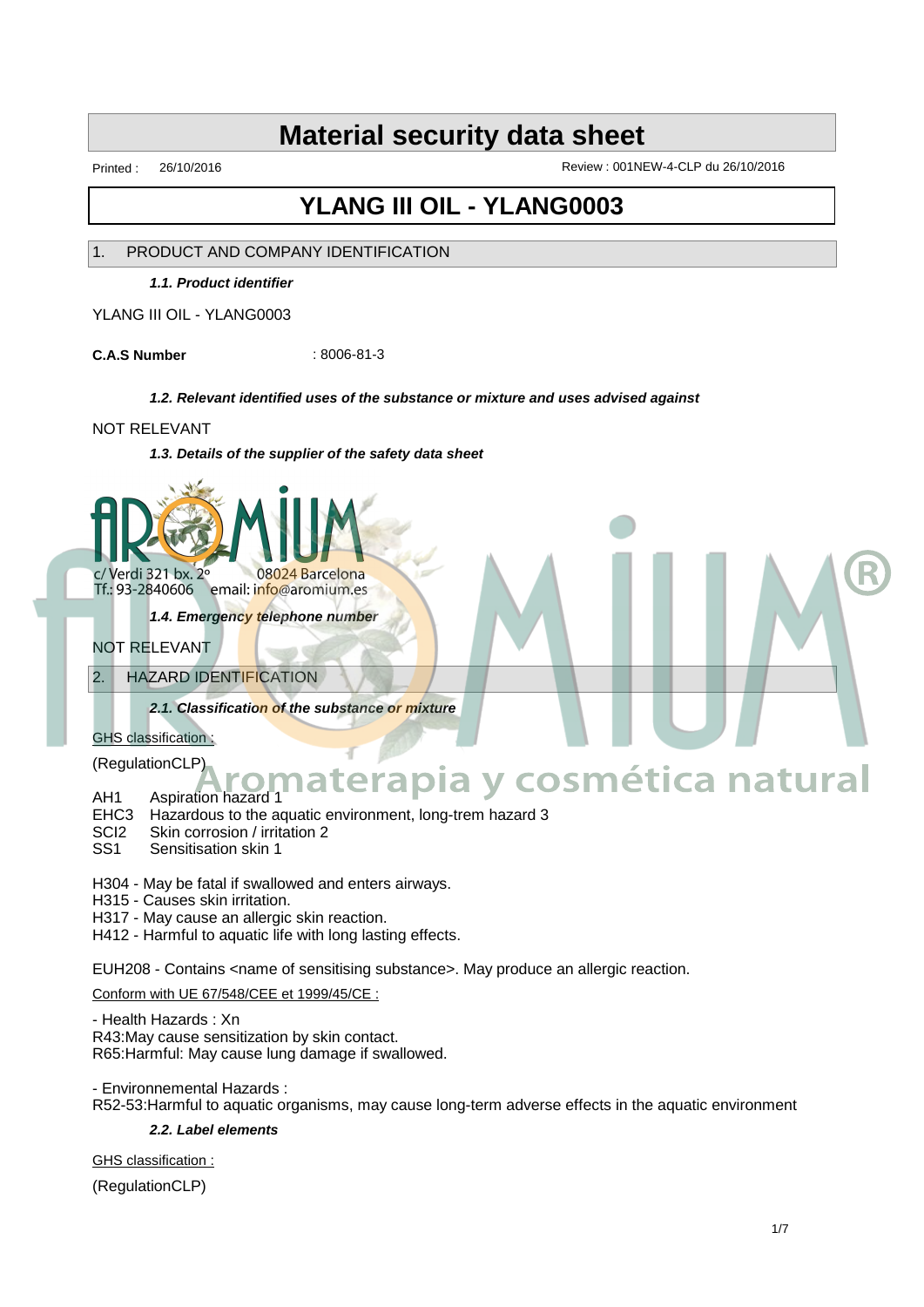YLANG III OIL - YLANG0003

Printed : 26/10/2016 <br>
YLANG III OIL - YLANG0003 Review : 001NEW-4-CLP du 26/10/2016

Warning mention : Danger

- AH1 Aspiration hazard 1
- EHC3 Hazardous to the aquatic environment, long-trem hazard 3<br>SCl2 Skin corrosion / irritation 2
- SCI2 Skin corrosion / irritation 2<br>SS1 Sensitisation skin 1
- Sensitisation skin 1
- H304 May be fatal if swallowed and enters airways.
- H315 Causes skin irritation.
- H317 May cause an allergic skin reaction.
- H412 Harmful to aquatic life with long lasting effects.

P261 - Avoid breathing dust/fume/gas/mist/vapours/spray.

P264 - Wash … thoroughly after handling.

P272 - Contaminated work clothing should not be allowed out of the workplace.

P273 - Avoid release to the environment.

- P280 Wear protective gloves/protective clothing/eye protection/face protection.
- P301+P310 IF SWALLOWED: Immediately call a POISON CENTER or doctor/physician.

EUH208 - Contains <name of sensitising substance>. May produce an allergic reaction.



S37:Wear suitable gloves.

S62:If swallowed, do not induce vomiting: seek medical advice immediately and show this container or label.



**2.3. Other hasards**

NOT RELEVANT

3. COMPOSITION / INFORMATION ON INGREDIENT

Component list :

### **3.1. Substances**

| Material          | C.A.S          | EINECS    | Risk Symbol                | Classification<br><b>GHS</b>          | Percent % |
|-------------------|----------------|-----------|----------------------------|---------------------------------------|-----------|
| Benzyl benzoate   | 120-51-4       |           | 204-402-9 N, Xn R22 R51-53 | ATO4, EHC2 - H302,<br>H411            | $5-10$ ]  |
| Benzyl acetate    | $140 - 11 - 4$ | 205-399-7 |                            |                                       | $[0-5]$   |
| Benzyl salicylate | 118-58-1       |           | 204-262-9 N, Xi R43 R51-53 | EHC2, SS1 - H303,<br>H317, H401, H411 | [ 0-5 ]   |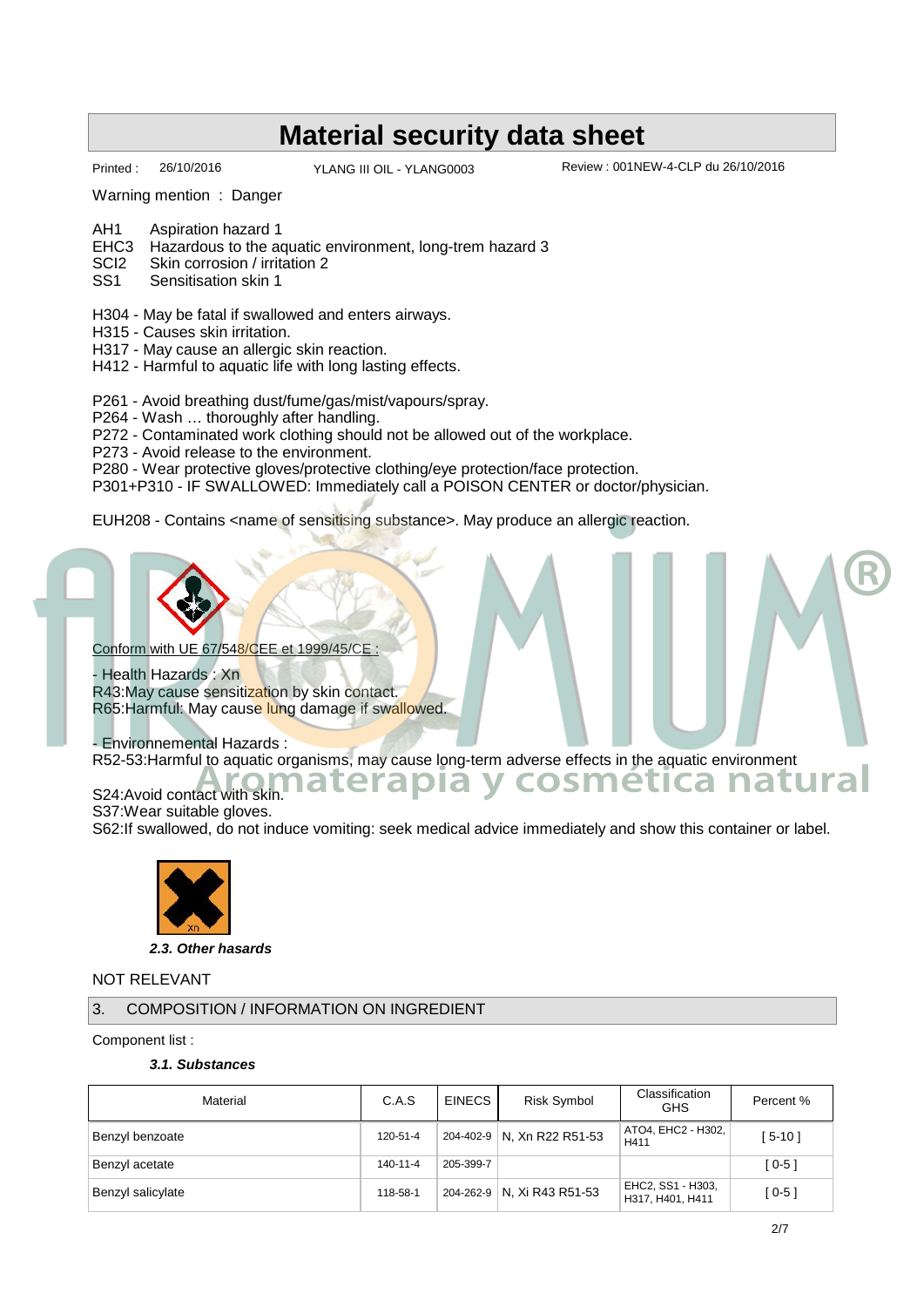| 26/10/2016<br>Printed: | YLANG III OIL - YLANG0003 |                    | Review: 001NEW-4-CLP du 26/10/2016 |                                                             |         |
|------------------------|---------------------------|--------------------|------------------------------------|-------------------------------------------------------------|---------|
| Farnesol               | 4602-84-0                 | 225-004-1          | Xi R36/38                          | SCI2, SS1 - H315,<br>H317, H319                             | $[0-5]$ |
| Geraniol               | 106-24-1                  | 203-377-1          | Xi R38 R41 R43                     | EDI1, SCI2, SS1 -<br>H303, H315, H317,<br>H318, H401        | $[0-5]$ |
| Isoeugenol             | $97 - 54 - 1$             | 202-590-7          |                                    | ATD4, ATO4, SCI2,<br>SS1 - H302+H312,<br>H315, H317, H319   | $[0-5]$ |
| Linalool.              | 78-70-6                   | 201-134-4   Xi R38 |                                    | SCI2 - H315                                                 | $[0-5]$ |
| Methyl benzoate        | $93 - 58 - 3$             | 202-259-7          | Xn R22                             | ATO4 - H227, H302,<br>H316                                  | $[0-5]$ |
| p-Cresyl methyl ether  | 104-93-8                  | 203-253-7          | Xn R22 R38 R52-53                  | ATO4, EHC3, SCI2 -<br>H227, H302, H315,<br>H319, H402, H412 | $[0-5]$ |

### **3.2. Mixtures**

### NOT RELEVANT

4. FIRST AID MEASURES

**4.1. Description of first aid measures**

### NOT RELEVANT

**4.2. Most important symptoms and effects, both acute and delayed**

### NOT RELEVANT

### **4.3. Indication of any immediate medical attention and special treatment needed**

**Contact with skin :** wash immediately and abundantly with water and soap.Rinse then with clear water. **Contact with eyes :** Abundant rinsing with water (15 minutes open eyelids) then washing with an ocular lotion standard Dacryoserum.In case of disorder, consult an ophtalmologist. **In the event of swallowed :** Not make vomit, maintain the patient at rest. Resort to the medical care. **Soiled clothing :** withdraw soiled clothing and re-use them only after decontamination.

### 5. FIRE FIGHTING

**5.1. Extinguishing media**

CO2, powder or water spray. Fight larger fires with water spray or alcohol resistant foam.

### **5.2. Special hazards arising from the substance or mixture**

| <b>Flammability:</b> | The product is not flammable         |
|----------------------|--------------------------------------|
| <b>Prévention:</b>   | Do not smoke. Do not use flame near. |

### **5.3. Advice for firefighters**

Never use a direct stream of water.

### 6. ACCIDENTAL RELEASE MEASURES

### **6.1. Personal precautions, protective equipment and emergency procedures**

Use appropriate personal protective equipment during clean-up**.**

### **6.2. Environmental precautions**

Do not allow to enter sewers/ surface or ground water.

### **6.3. Methods and material for containment and cleaning up**

**Hrca natural**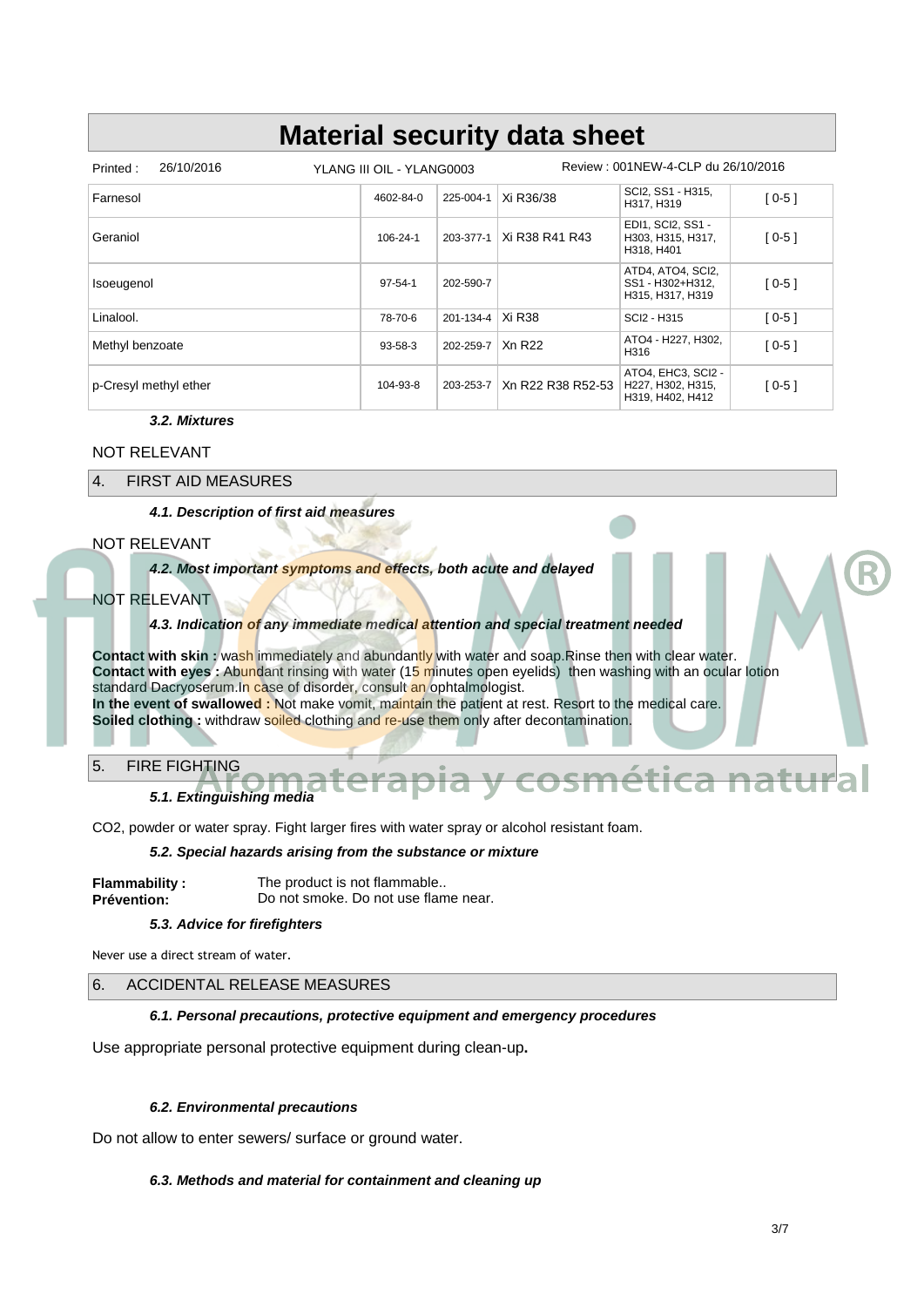Printed : 26/10/2016 YLANG III OIL - YLANG0003

Review : 001NEW-4-CLP du 26/10/2016

Absorb with liquid-binding material (sand, diatomite, acid binders, univers*al binders, sawdust).*

### **6.4. Reference to other sections**

### NOT RELEVANT

### 7. HANDLING AND STORAGE

### **7.1. Precautions for safe handling**

Close packing after use. Reproduce labelling if transfer in another container.

### **7.2. Conditions for safe storage, including any incompatibilities**

-Avoid any useless exposure. Keep aways from food and drinks.

-Preserve only in the container of origin in a fresh place and broken down well. Keep the containers closed out of their use.

-Do not leave it near heat source, direct rays of the sun

### **7.3. Specific end use(s)**

Wash the hands and any other zone exposed with soap and water before eating, drinking, to smoke and before leaving work.

### 8. EXPOSURE CONTROLS / PERSONAL PROTECTION

### **8.1. Control parameters**

### NOT RELEVANT

### **8.2. Exposure controls**

**General protective and hygienic measures:** Avoid skin and eyes contact. Keep away from foodstuffs, beverages and feed. Wash hands before breaks and at the end of work.

### **Personal Protection :**

-Hands protection : Protection not required if a good ventilation is maintained.

-Eyes protection : Protection not required if a good ventilation is maintained. -Eyes protection : Protection not required if a good ventilation is maintained.<br>-Respiratory protection : Protection not required if a good ventilation is maintained. **A ARTUITEE** -Ingestion : Do not use, dreak and smoke during use.

### 9. PHYSICAL AND CHEMICAL PROPERTIES

### **9.1. Information on basic physical and chemical properties**

| Relative density (d20/20): | [0,906; 0,925]        |
|----------------------------|-----------------------|
| Flash point:               | 101 C                 |
| Refractive index at 20 C : | [1.502; 1.513]        |
| Angular rotation $( )$ :   | [-70 ; -45]           |
| Odor:                      | flowery, sweet        |
| Color:                     | yellow to dark yellow |
| Appearence:                | liguid                |
|                            |                       |

**9.2. Other information**

### NOT RELEVANT

10. STABILITY AND REACTIVITY

### **10.1. Reactivity**

·**Dangerous reactions :** No dangerous reactions known.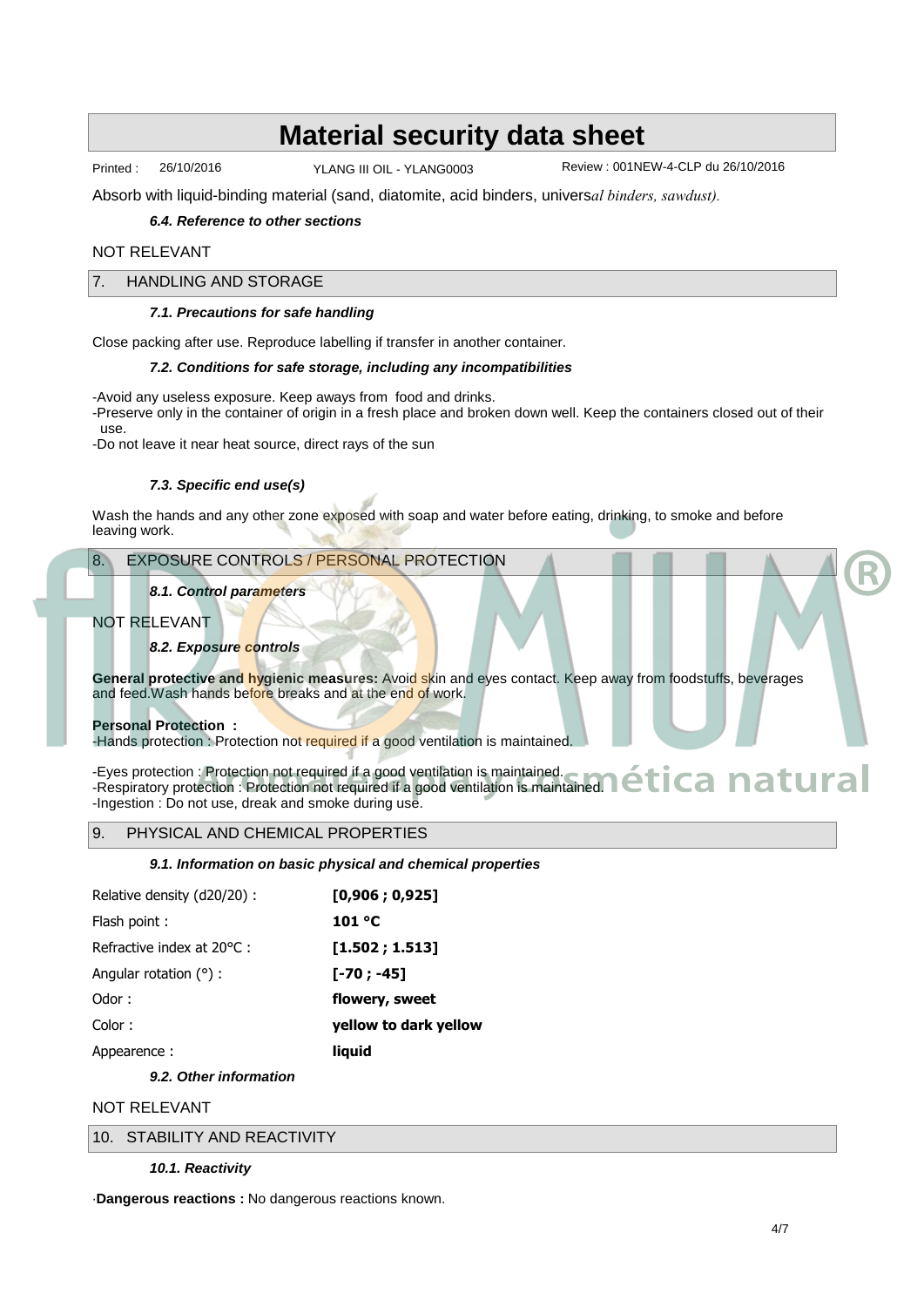YLANG III OIL - YLANG0003

Printed : 26/10/2016 Review : 001NEW-4-CLP du 26/10/2016

**10.2. Chemical stability**

### NOT RELEVANT

**10.3. Possibility of hazardous reactions**

### NOT RELEVANT

**10.4. Conditions to avoid**

### NOT RELEVANT

**10.5. Incompatible materials**

### NOT RELEVANT

**10.6. Hazardous decomposition products**

**Thermal decomposition / conditions to be avoided:** No decomposition if used according to specifications. **Dangerous decomposition products:** No dangerous decomposition products known.



Do not leave the product, even diluted or in great quantity, penetrate the ground water, water or the drains.

### **12.2. Persistence and degradability**

NOT RELEVANT

**12.3. Bioaccumulative potential**

### NOT RELEVANT

**12.4. Mobility in soil**

NOT RELEVANT

**12.5. Results of PBT and vPvB assessment**

### NOT RELEVANT

**12.6. Other adverse effects**

NOT RELEVANT

### 13. DISPOSAL RECOMMENDATIONS

### **13.1. Waste treatment methods**

**Product :** Recommandation : Does not have to be evacuated with the refuse . Not to let penetrate in the sewers. **Not cleaned packing :** Recommandation : Evacuation in accordance with the regulations.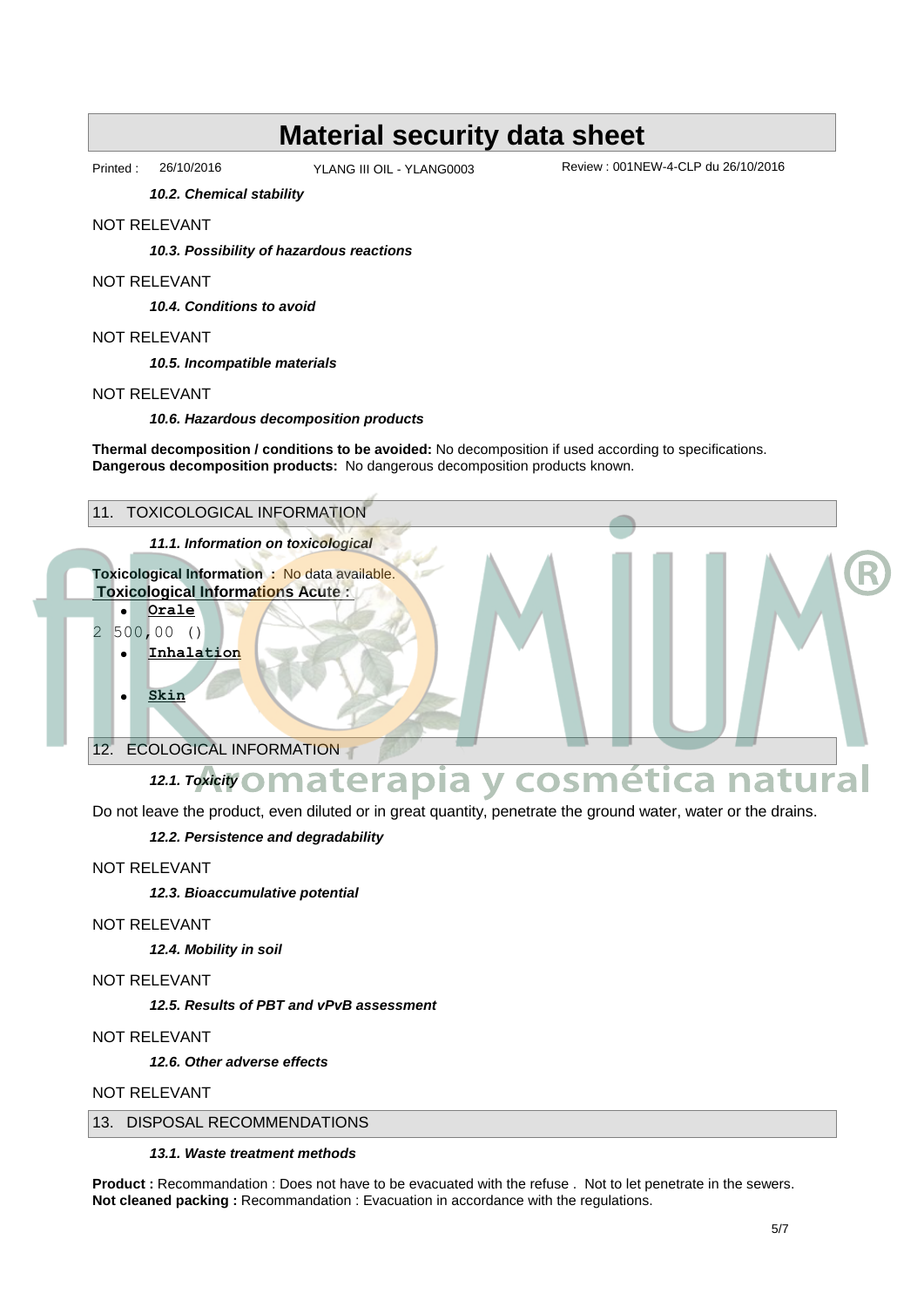YLANG III OIL - YLANG0003

Printed : 26/10/2016 YLANG III OIL - YLANG0003 Review : 001NEW-4-CLP du 26/10/2016

14. TRANSPORT INFORMATION

**14.1. UN number**

ADR : NOT RELEVANT IMDG:NOT RELEVANT IATA :NOT RELEVANT

Custom tariff : **33012911**

**14.2. UN proper shipping name**

ADR : NOT RELEVANT IMDG:NOT RELEVANT IATA :NOT RELEVANT

**14.3. Transport hazard class(es)**

ADR : NOT RELEVANT IMDG:NOT RELEVANT IATA :NOT RELEVANT

**14.4. Packing group**

ADR : NOT RELEVANT IMDG:NOT RELEVANT IATA :NOT RELEVANT

**14.5. Environmental hazards**

IMDG : NOT RELEVANT

**14.6. Special precautions for user**

NOT RELEVANT

**14.7. Transport in bulk according to Annex II of MARPOL73/78 and the IBC Code**

NOT RELEVANT

15. REGULATORY INFORMATION **Aromaterapia y cosmética natural**

### **15.1. Safety, health and environmental regulations/legislation specific for the substance or mixture**

Class of water contamination (Germany) : WGK 1

### **15.2. Chemical safety assessment**

Contient R43 items Benzyl salicylate, Geraniol, Isoeugenol . Peut provoquer des allergies.

16. OTHER INFORMATION

Full text of phrases H quoted in point 3 :

| H227 | Combustible liquid |  |
|------|--------------------|--|
|------|--------------------|--|

H302 Harmful if swallowed.<br>H302+H312 Harmful if sw

Harmful if swallowed or in contact with skin

H303 May be harmful if swallowed

H315 Causes skin irritation.

H316 Causes mild skin irritation

H317 May cause an allergic skin reaction.

H318 Causes serious eye damage.

H319 Causes serious eye irritation.<br>H401 Toxic to aquatic life

Toxic to aquatic life